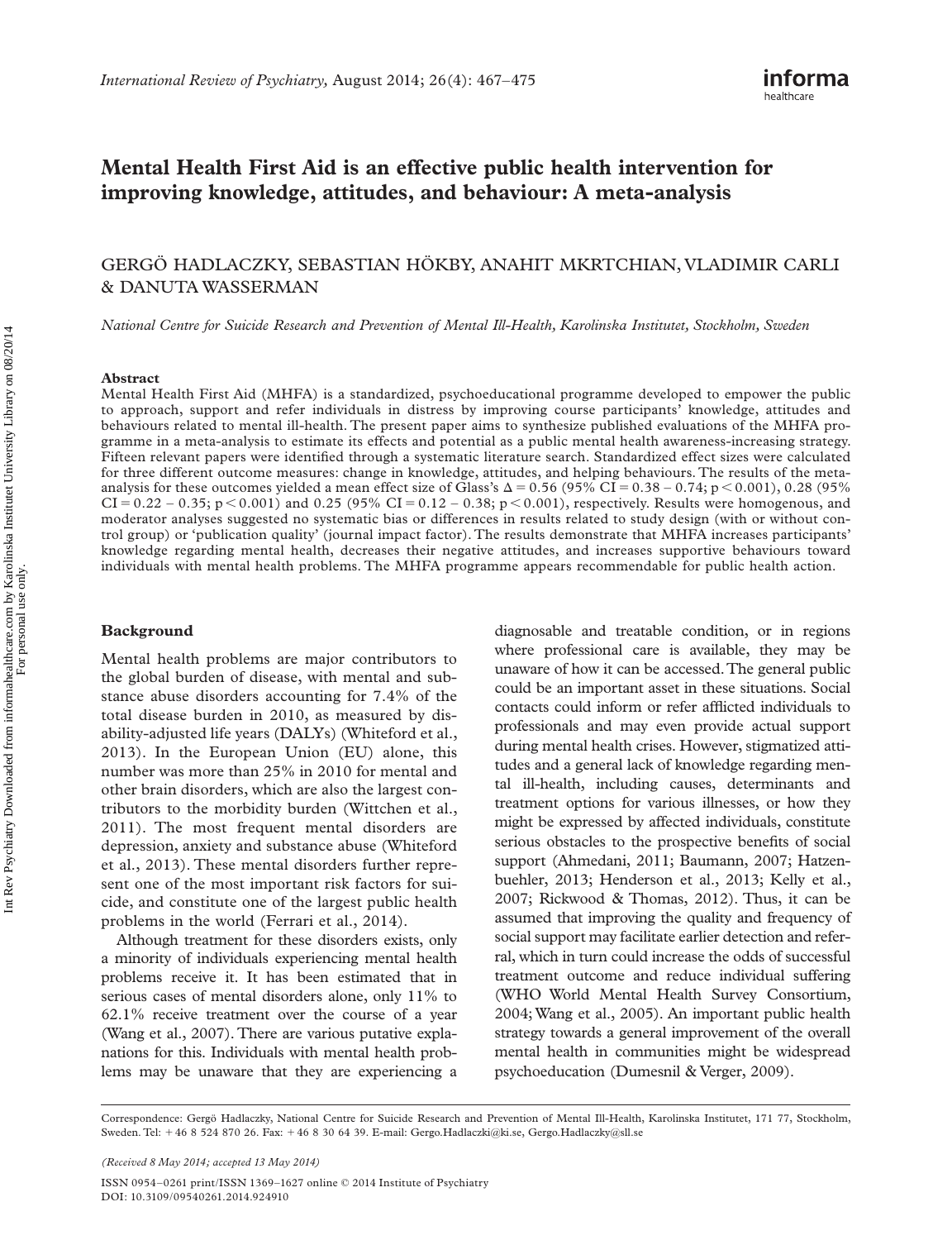## **Mental Health First Aid**

Mental Health First Aid (MHFA) is a standardized educational programme developed to combat mental health problems and suicide in the general public by increasing mental health literacy, improving attitudes and stimulating helping behaviours (Kitchener &Jorm, 2002). The programme was originally developed and implemented in Australia (Kitchener & Jorm, 2002) but has since then been adopted in 21 other countries around the world and has been evaluated in several studies (e.g. Kitchener & Jorm, 2004; Massey et al., 2010). MHFA strategies are aimed at the general public, using a similar pedagogical approach as in somatic first aid programmes (e.g. cardiopulmonary resuscitation). One of these is a five-step action plan for mental health first aid, which describes how to practically assist individuals in mental health crises.

The course programme aims to increase participants' knowledge about mental health in general as well as about common disorders (e.g., depression, anxiety, psychosis, substance abuse, self-harm, suicidal behaviours) and available treatment options. Another aim is to reduce stigma surrounding mental disorders, as negative attitudes have an adverse impact on supportive and help-seeking behaviours (Kitchener & Jorm, 2006). By teaching proactive techniques that can facilitate healthy relations and communication, MHFA aims to equip the participant with skills to provide help to a person in distress or someone who is suicidal. Course participants learn how to recognize psychological distress and how to approach and provide help to a person developing mental health problems or those in a mental health crisis, until appropriate professional treatment is received or until the crisis is resolved. The standard version of the MHFA programme targets mental problems in the adult population, while another version is tailored for adults that come in contact with young people with mental health problems.

The key messages of MHFA and the contents of each course module are based on scientific evidence, established through comprehensive literature reviews or, regarding issues where comprehensive evidence does not exist, on expert consensus achieved using the Delphi method (Beehler et al., 2013; Berk et al., 2011; Clyne et al., 2012; Colucci et al., 2010a, 2010b, 2011; Hart et al., 2009, 2010; Hemmings et al., 2009; Jorm et al., 2008; Kelly et al., 2008a, 2008b, 2009, 2010; Kingston et al., 2009, 2011; Langlands et al., 2008a, 2008b; McGinn et al., 2012; McIntyre et al., 2010; Morgan & Jorm, 2009; Norder et al., 2012; Reavley et al., 2012, 2013; Ross et al., 2012; Ryan et al., 2011). For an in depth description of the MHFA programme, its development and roll-out, see Kitchener and Jorm (2008).

The MHFA public health intervention is spread using the cascade principle: a small team of MHFA trainers, highly experienced in training, deliver a five-day course for carefully selected individuals, who are trained to become MHFA instructors. The selection process emphasizes pedagogical skills and interest in the topic. Then MHFA instructors deliver two-day courses open to the general public. The programme and all included materials are standardized to ensure the homogeneity of the delivered information. The core of the educational material is the first aider's manual, which contains all essential parts of the course content. This is complemented by instructor guidelines, PowerPoint slides and exercises. On an international level, the course content is carefully adapted to each country's specific conditions by professionals. This adaptation is done in close collaboration with MHFA-Australia in order to ensure that the standardized educational procedures are followed. A literature review by (Kitchener & Jorm, 2006) gives a summary of the results from three evaluation studies on MHFA, but additional studies have since been conducted and the results have never been quantitatively synthesized.

## **Objectives and hypotheses**

The aim of this study is to conduct a meta-analysis estimating the effects of the MHFA programme, both for adults and young people, based on results published up to March 2014 (including non-peerreviewed literature) and aims at examining changes in: (1) mental health literacy, in terms of knowledge about treatment of common mental health problems as recommended by mental health professionals, and recognition of symptoms of mental ill-health, (2) attitudes towards people suffering from mental health problems and (3) help-related behaviours exhibited by participants of the MHFA programme (i.e. mental health first aiders).

## **Methods**

### *Identifi cation and selection of studies*

PubMed, PsycINFO, Cochrane Library, and Google Scholar were searched for peer-reviewed articles related to MHFA interventions carried out at any point before March 2014. Only papers in the English or Swedish languages were considered. Search terms such as 'mental health first aid', 'MHFA', 'mental health training', 'mental health gatekeeper training', ' mental health gatekeeper 'and ' mental health education' were used, as were different combinations of those words. References in relevant articles were also screened for publications of interest. An additional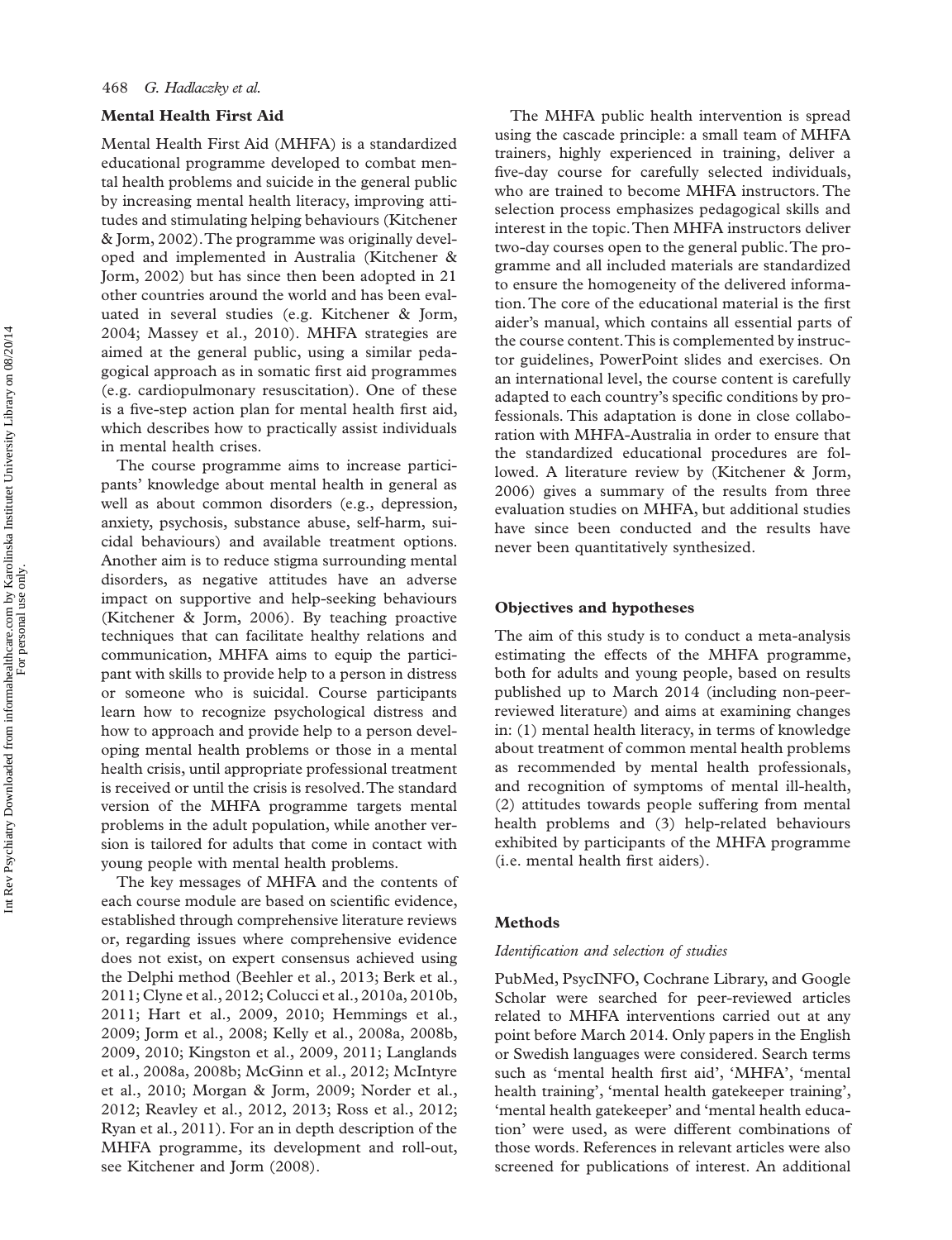Google search was made to identify possible grey literature. The aim of this literature search was to obtain original research reporting outcomes of the MHFA programme (standard or youth version). It should be noted that the official length of the programme was originally 9 hours and later extended to 12 hours. Both versions were included in the present meta-analysis.

Studies were included if they met the following criteria: (1) included the standard MHFA or youth programme, (2) included the full course programme (not just a specific module), (3) included an evaluation of the programme, (4) the evaluation was quantitative, (5) included either the 9- or 12-h programme and (6) included at least one out of the three outcome measures used in this meta-analysis (change in knowledge, attitudes and/or behaviour).

Studies were excluded if they met the following criteria: (1) included a modified version of MHFA that was not the standard or the youth version of MHFA, (2) did not include an evaluation of the course programme, or (3) presented only qualitative evaluation data.

Altogether 599 papers were identified, of which 45 met the inclusion criteria on the first round. The majority of these papers were, however, not evaluations of the MHFA programme but Delphi-consensus papers describing the development of different parts of the MHFA material. These were excluded. Two additional evaluations were excluded, one concerning the Internet-based version of MHFA, and the other on a specific eating disorder module. Another three studies were excluded due to lack of a pre-test measure or due to missing all three outcome measures used in this meta-analysis. One paper, exclusively focused on the description of MHFA, was also excluded. A total of 15 papers remained after selection criteria had been applied, and were included in the present meta-analysis.

#### *Study characteristics*

Nine of the fifteen selected papers described the results of single-group pre/post studies. The remaining six reported controlled trials, four of which were randomized. In all four randomized control trials, the control group consisted of participants on a course waiting list. Five studies involved interim and long-term follow-up measures, taking place immediately after a course and six months after course completion. Eight studies involved long-term follow-up measures between six weeks to six months and two studies had evaluations immediately after the course completion but no longterm follow-up. Four out of the fifteen studies used intention-to-treat analysis.

Two of the studies were conducted in Sweden, one in Canada, and the remaining twelve in Australia, of

which three were early studies that evaluated the 9-h version of the standard programme. A large proportion of subjects were members of the public participating in open courses, with varying demographic characteristics. Nine Australian studies recruited subjects from more specific populations: pharmacy students, Chinese-speaking individuals, Vietnamesespeaking individuals, members of multicultural organizations, employees in government departments (Health and Ageing, and Family and Community Services), workers in agricultural-related services, rural football club leaders, advisory and extension agents in rural farming communities and high school teachers. The majority of subjects were female.

## *Outcome measures*

Outcome measures were fairly consistent across studies. All 15 studies used similar data acquisition tools and psychometric scales to measure change in knowledge, attitudes and behaviour. Although most studies reported a number of different variables for 'knowledge', 'attitudes' and 'behaviour' outcomes, most had used at least one common quantitative measure of each of the three areas. Qualitative interview data were not considered for the present metaanalysis. The outcome measures selected for this meta-analysis are as follows:

*Knowledge:* Data regarding ' knowledge 'were extracted from two scales then combined for the analysis. The first scale assessed participants' beliefs about effective treatment methods of common mental health problems. Participants' answers to test questions in this scale were compared with 'correct' answers (obtained through experts 'consensus in Delphi studies and systematic reviews). The aim of the questionnaire was to measure the degree of the agreement between participants' answers and the 'correct' answers, before and after the course. The second scale was a measure of participants' ability to accurately identify a mental health problem experienced by a person. Background information and symptoms were described in a vignette.

At least one of these scales was reported in all 15 papers, although the results were sometimes calculated using different statistical methods. When available, effect sizes from the two scales were extracted separately and pooled through a random effects model.

Attitudes: Data regarding 'attitudes' were extracted from studies that had used modified versions of the social distance scale (Bogardus, 1947). Participants were asked to read two scenarios: one regarding an individual suffering from depression, and the other regarding an individual suffering from schizophrenia. They were then asked to rate a number of items measuring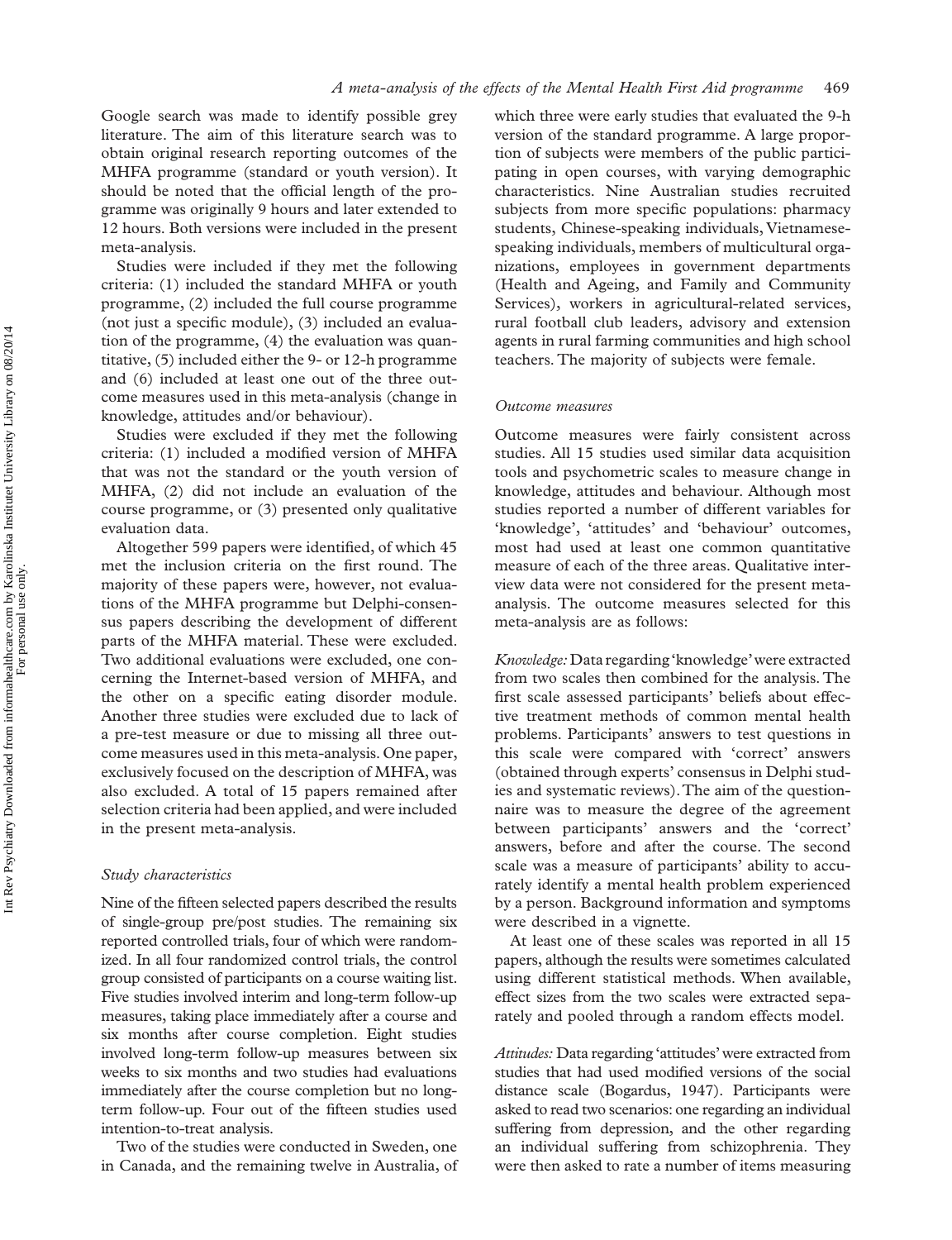attitudes towards these individuals. Effect sizes were extracted for the social distance scale. In papers where a combined effect size was not reported, this was calculated by extracting data separately for each item and pooling them through a random effects model.

*Behaviour:* Behaviour-related changes were measured by several different items within different studies. Some items focused on the participant's 'confidence' to approach and help a person with mental health problems, while other items regarded the participant's 'intent' to do so. The variable selected for this metaanalysis however, was an item used to measure the actual number of times when help had been provided to another person during the time between course completion and follow-up measures (i.e. between 6 weeks to 6 months). This variable was selected because, among those available, it was considered to be the most valid measure of actual behavioural change. Nine of the fifteen studies reported these data.

### *Statistical methods (meta-analyses)*

All statistical analyses were made in Meta53 software (Schwarzer, 1989) and used an alpha level set to 0.05. In studies where t-tests or ANOVA had been used, standardized effect sizes were extracted using the method described by Durlak (2009). Odds ratios were converted to standardized effect sizes using the method described by Chinn (2000). Effect sizes were based on the difference between scores obtained at baseline and the latest follow-up, while interim measures were ignored.

Although the 15 selected studies involved different designs (use of control subjects or not), they all used similar outcome measures and were hence included in the same primary meta-analysis.

Mixing studies of different designs poses no statistical problems as long as the methodological difference itself does not create logical incomparability (Cooper et al., 2009). Nevertheless, two moderator analyses were carried out to identify possible systematic biases that may arise from different study designs or study quality. In the first analysis, studies using a control group were compared with those using a within-subject pre-post measures design. To assess study quality, papers published in peer-reviewed journals with an impact factor higher than 1.28 (i.e. above the median of the impact factors amongst all the included studies) were compared with those published in journals with a lower impact factor, or without peer review.

A random effects model was used in all analyses, which reduced the effect of large-sample studies, if there was heterogeneity among effect sizes in the sample. If studies were homogenous, studies were weighted similarly to the fixed-effect model.

## **Results**

#### *Main results*

The studies included in the performed analyses are listed in Table 1.

Table 1. Characteristics of the 15 studies included in the meta-analyses.

|                                   | Mean sample size used<br>in analyses (treatment<br>versus control $)^c$ | Effect size |                 |                          | Moderator variables |                             |                        |
|-----------------------------------|-------------------------------------------------------------------------|-------------|-----------------|--------------------------|---------------------|-----------------------------|------------------------|
| Study                             |                                                                         | Knowledge   | Attitudes       | Behaviours               | Control<br>group    | Journal<br>impact<br>factor | <b>MHFA</b><br>version |
| Kitchener & Jorm, 2002            | 210                                                                     | 0.31        | 0.16            | 0.18                     | $\rm No$            | 2.23 <sup>b</sup>           | Adult                  |
| Jorm et al., $2004$               | 753 (416 vs 337)                                                        | 0.32        | 0.17            | 0.17                     | Yes                 | 2.23 <sup>b</sup>           | Adult                  |
| Kitchener & Jorm, 2004            | 301 (146 vs155)                                                         | 0.22        | 0.18            | 0.09                     | Yes                 | $2.23^{b}$                  | Adult                  |
| Sartore et al., 2008              | 61                                                                      | 0.50        | 0.71            | 0.13                     | No                  | $1.55^{b}$                  | Adult                  |
| Hossain et al., 2009              | 32                                                                      | 1.33        | 0.28            | $\qquad \qquad -$        | No                  | 0.6                         | Adult                  |
| Minas et al., 2009                | 114                                                                     | 0.75        | 0.16            | $\overline{\phantom{0}}$ | No <sup>a</sup>     | 1.06                        | Adult                  |
| Torm et al., $2010$               | 327 (221 vs 106)                                                        | 0.39        | 0.28            | 0.20                     | Yes                 | 2.23 <sup>b</sup>           | Youth                  |
| Lam et al., 2010                  | 108                                                                     | 0.84        | 0.42            | $\overline{\phantom{m}}$ | No <sup>a</sup>     | 1.06                        | Adult                  |
| Massey et al., 2010               | 84 (28 vs 56)                                                           | 1.06        | $-0.31$         | 0.72                     | Yes                 | $\mathbf{0}$                | Adult                  |
| Pierce et al., 2010               | 23                                                                      | 1.13        | $\qquad \qquad$ | $\qquad \qquad -$        | No                  | 1.06                        | Adult                  |
| Kelly et al., 2011                | 220                                                                     | 0.90        | 0.43            | 0.56                     | $\rm No$            | 1.06                        | Youth                  |
| O'Reilly et al., 2011             | 194 (47 vs 147)                                                         | 0.15        | 0.55            |                          | Yes                 | $3.29^{b}$                  | Adult                  |
| Morawska et al., 2013             | 402                                                                     | 0.27        | 0.35            | $\overline{\phantom{0}}$ | $\rm No$            | 1.29 <sup>b</sup>           | Adult & youth          |
| Svensson et al., 2013a            | 277 (135 vs 142)                                                        | 0.36        | 0.20            | 0.24                     | Yes                 | $\mathbf{0}$                | Adult                  |
| Svensson et al., 2013b            | 270                                                                     | 0.75        | 0.18            | 0.23                     | $\rm No$            | $\mathbf{0}$                | Adult                  |
| Mean effect size Glass's $\Delta$ |                                                                         | 0.56        | 0.28            | 0.25                     |                     |                             |                        |

<sup>a</sup>The study did not involve long-term follow-up measures.

bImpact factor of the journal in which the study was published exceeds the median value.

c Separate and unequal sample sizes were sometimes reported for different outcomes within the same study. The average sample size is therefore reported here.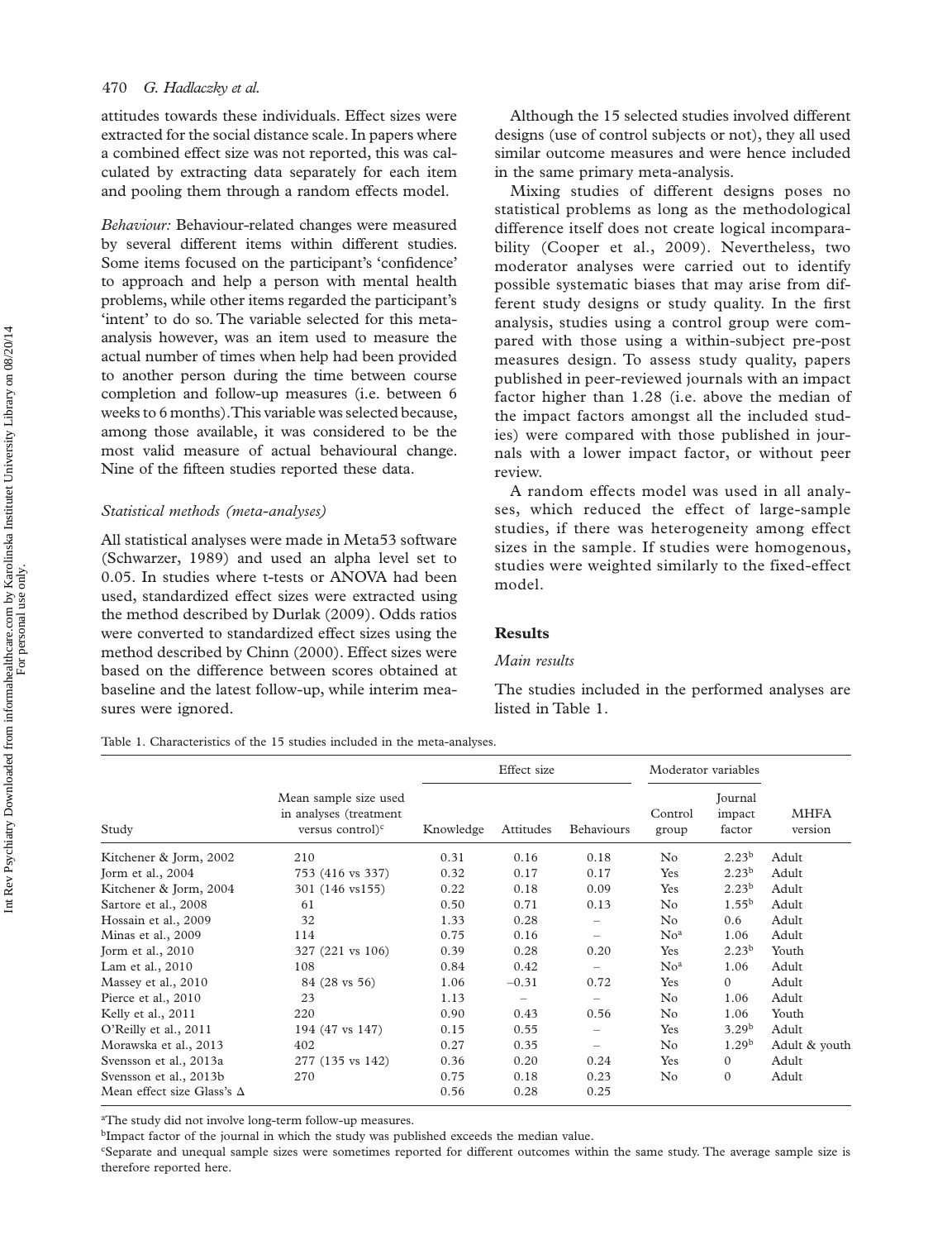*Knowledge:* The outcome variable for 'knowledge' included 15 studies (a total sample size of 3807 subjects), with a mean effect size of Glass's  $\Delta$  = 0.56 (95%) confidence interval (CI) ranged from  $0.38$  to  $0.74$ ),  $p < 0.001$ . Heterogeneity among the effect sizes was indicated:  $Q14 = 55.03$ ,  $p < 0.001$ . Orwin's fail-safe for critical  $d = 0.20$  was 27. (Most but not all studies reported two separate measures of 'knowledge'. These were (a) identification of mental health problems; and (b) knowledge about effective treatments. The result reported here is the combined effect size. Mean effect sizes for the individual measures were 0.63 ( $n = 14$ ) and 0.40 ( $n = 13$ ) respectively, both with  $p < 0.0001$ ).

*Attitudes:* The outcome variable for 'attitudes' included 14 studies (a total sample size of 3,929 subjects) and had a mean effect size of Glass's  $\Delta = 0.28$  (95% CI ranged from 0.22 to 0.35),  $p < 0.001$ . There was no indication of heterogeneity among the effect sizes:  $Q13 = 16.55$ , p = 0.22. Fail-safe for critical d = 0.20 was 6.

Behaviours: The outcome variable for 'behaviour' included nine studies (a total sample size of 2,502 subjects), which yielded a mean effect size of Glass's  $\Delta = 0.25$  (95% CI ranged from 0.12 to 0.38),  $p < 0.001$ . There was no indication of heterogeneity among the effect sizes:  $Q8 = 12.24$ ,  $p = 0.14$ . Failsafe for critical  $d = 0.20$  was 2.

## *Post hoc analyses*

Although the observed effect sizes among outcomes regarding 'knowledge' were heterogeneous, it should be noted that all effects in all outcomes were in the predicted direction. Outcomes for attitudes and

behaviours were homogenous. Nevertheless explorative moderator analyses were performed to investigate how study design or publication 'quality' may have affected the results. The results are described in Table 2.

Moderator analyses compared the effect sizes of controlled versus uncontrolled studies, and studies published in journals with high versus low impact factor (IF). Analyses showed consistently significant results in all groups for all three outcomes. Effect sizes for controlled studies were consistently smaller than for uncontrolled studies in all outcomes, but these differences were not significant. Effect sizes for lower IF were also smaller than high IF in 'knowledge' and 'behaviours', but not in 'attitudes', where the sample of high IF publications was significantly heterogeneous. IF in the 'knowledge' outcome was the only moderator variable for which there was no observed CI overlap between conditions and thus a significant difference (Cumming & Finch, 2005).

## **Discussion**

The aim of the present paper was to assess the effectiveness of the MHFA programme based on previously reported results using meta-analytic methodology. Following a systematic literature search, more than 590 papers were analysed by three reviewers independently, and a total of 15 articles were included. The results indicate that the MHFA programme can be considered effective in increasing knowledge regarding mental health problems. The effect is highly robust and has a moderately high effect size (Glass's  $\Delta$  = 0.56). Although the studies were not entirely homogenous, they consistently showed a highly significant positive effect, but with varying effect sizes.

Table 2. Results of moderator analyses performed for the main outcome variables 'attitudes', 'knowledge' and 'behaviours': Controlled/ uncontrolled study design and impact factor (IF) of the journal in which the article was published (above/below median  $= 1.28$ ).

|                   | $n =$ studies | Glass's       |               | p-value   | Q     | p-value<br>(Homogeneity) |
|-------------------|---------------|---------------|---------------|-----------|-------|--------------------------|
| Moderator         | (subjects)    | $\Delta$ (SE) | 95% CI        | (Effects) |       |                          |
| Knowledge         |               |               |               |           |       |                          |
| Controlled        | 6(1875)       | 0.38(0.130)   | $0.13 - 0.64$ | 0.002     | 10.60 | 0.060                    |
| Uncontrolled      | 9(1932)       | 0.68(0.109)   | $0.46 - 0.89$ | < 0.001   | 37.72 | < 0.001 <sup>a</sup>     |
| IF above 1.28     | 7(2644)       | 0.30(0.040)   | $0.22 - 0.37$ | < 0.001   | 2.40  | 0.879                    |
| IF below 1.28     | 8 (1163)      | 0.79(0.091)   | $0.61 - 0.97$ | < 0.001   | 16.73 | 0.019 <sup>a</sup>       |
| Attitudes         |               |               |               |           |       |                          |
| Controlled        | 6(1998)       | 0.23(0.046)   | $0.14 - 0.32$ | < 0.001   | 5.59  | 0.348                    |
| Uncontrolled      | 8 (1931)      | 0.33(0.046)   | $0.24 - 0.42$ | < 0.001   | 8.76  | 0.270                    |
| IF above 1.28     | 7(2716)       | 0.31(0.078)   | $0.16 - 0.47$ | < 0.001   | 12.80 | $0.046^a$                |
| IF below 1.28     | 7(1213)       | 0.28(0.058)   | $0.17 - 0.39$ | < 0.001   | 3.75  | 0.711                    |
| <b>Behaviours</b> |               |               |               |           |       |                          |
| Controlled        | 5(1742)       | 0.24(0.107)   | $0.03 - 0.45$ | 0.013     | 5.84  | 0.212                    |
| Uncontrolled      | 4(760)        | 0.30(0.087)   | $0.13 - 0.47$ | < 0.001   | 5.00  | 0.172                    |
| IF above 1.28     | 5(1651)       | 0.16(0.050)   | $0.06 - 0.26$ | 0.001     | 0.64  | 0.959                    |
| IF below 1.28     | 4(851)        | 0.39(0.112)   | $0.17 - 0.62$ | < 0.001   | 6.38  | 0.094                    |

SE, standard error; IF, impact factor.

<sup>a</sup>Indicates statistically significant ( $p < 0.05$ ) heterogeneity amongst the effect sizes within the sample.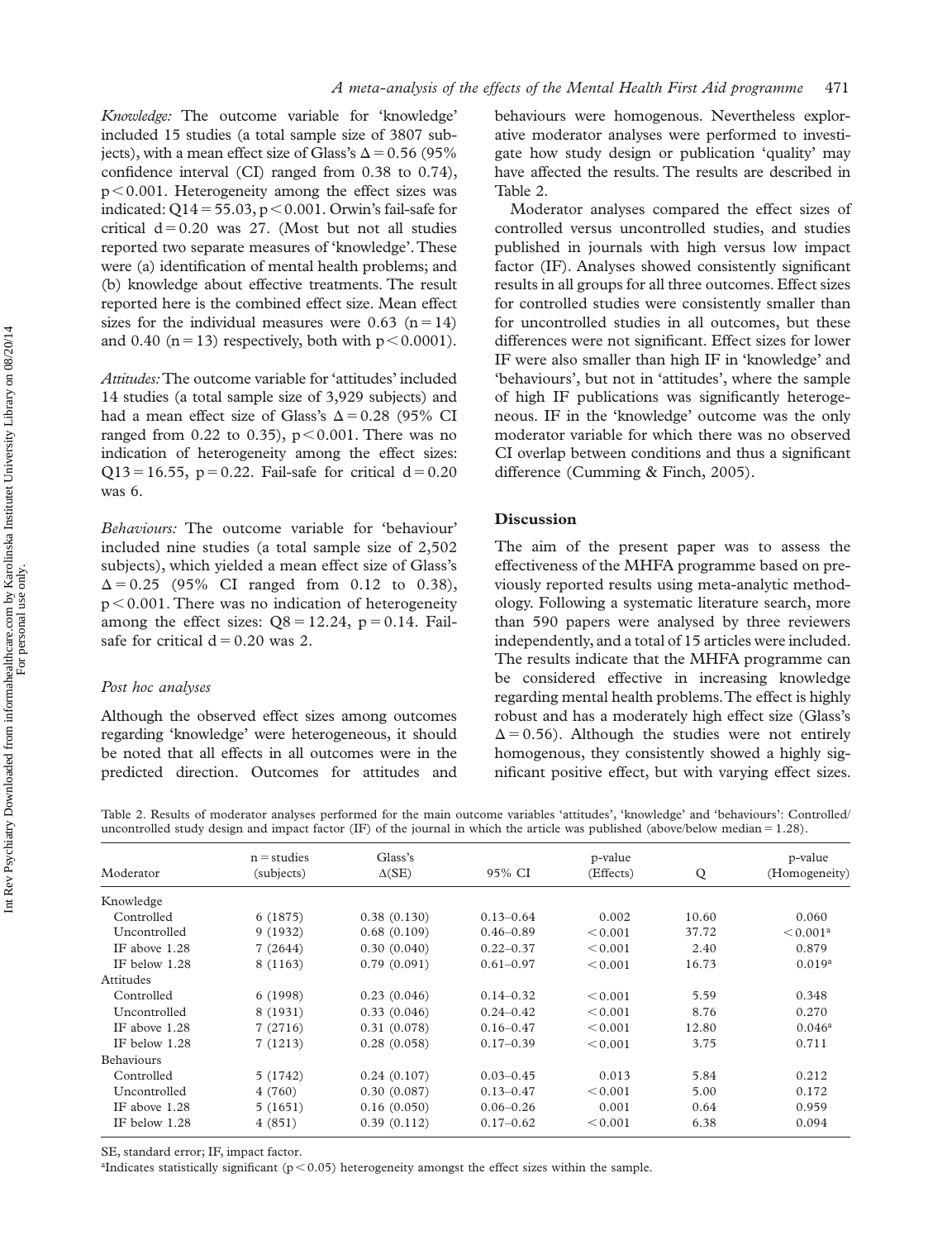The moderator analyses suggested no systematic bias related to study design. Reports that were not peerreviewed or were published in journals with a lower IF were found to report greater effects. The observed moderate heterogeneity could perhaps be explained by different scoring procedures of the outcome measures. An alternative explanation could be that different study populations had different levels of pre-MHFA knowledge. Populations who knew less about mental health to begin with, increased their knowledge to a greater degree.

The analyses also suggest that participating in a MHFA course effectively decreases negative attitudes toward individuals suffering from mental health problems. The observed difference between intervention and control subjects, as well as in pre-post measures, was highly significant, suggesting a very robust but moderate effect (Glass's  $\Delta = 0.28$ ). Moderator analyses further suggest that the results are independent of study design and quality of publication.

Finally, the results show that the MHFA intervention is effective in increasing help-providing behaviour. Unfortunately, the measure of behavioural change (*i.e.* the number of times that the first-aider had helped another person after completing the course) is biased toward the null hypothesis because the answer is contingent on the number of opportunities in which help could be given. Therefore, in this behavioural measure, participants who had not encountered any situation in which help could be offered, are assumed to have undergone no behavioural change. For this reason it is likely that the mean effect size estimated by this meta-analysis (Glass's  $\Delta$  = 0.25) is an underestimation of the true effect of MHFA on helping behaviours. Moderator analyses suggest homogeneity among studies and that these results are independent of study quality and design.

In interpreting the utility of the MHFA programme based on these results, the reality in which it is to be implemented should be considered. One of the greatest public health-related obstacles in suicide prevention is the widespread stigmatization of mental health problems as well as the taboo surrounding suicide and the lack of knowledge regarding the identification of mental health problems, of suicidal communication, suicide risk and protective factors and treatment options (Ahmedani, 2011; Baumann, 2007; Hatzenbuehler, 2013; Henderson et al., 2013; Kelly et al., 2007; Rickwood &Thomas, 2012; Wasserman et al., 2012; Wasserman & Wasserman, 2009). For example, individuals with mental health problems are often perceived as incompetent and dangerous, and the general public often exhibit an unwillingness to socialize with them (Hinshaw & Cicchetti, 2000). Individuals with mental health problems also face extensive discrimination and

marginalization in all aspects of their lives, such as reduced access to healthcare services (Corrigan, 2004) and employment exclusion (Stuart, 2006). This can lead to unemployment, poverty and homelessness. These prejudices can carry significant adverse effects on those who are afflicted (McDaid, 2008) by reducing their well-being, self-esteem and quality of life. Prejudice and discrimination against individuals with mental health problems also has adverse effects on intimate relationships (Hinshaw, 2005) and for the families and friends of the afflicted (Corrigan & Miller, 2004).

These problems are interdependent and may have several consequences: afflicted individuals may neglect to seek help until the affliction becomes unbearable (and more difficult to treat). They may be more likely to conceal their problems from relatives, friends and co-workers, resulting in reduced peer-support. Also, afflicted individuals may be less likely to enter the healthcare system. Due to the lack of knowledge about mental health problems, parents, other relatives and peers could misinterpret or completely fail to notice symptoms of mental ill-health, and in this way further reduce the afflicted person's treatment opportunities and perhaps even aggravate the condition.

The results of this meta-analysis suggest that MHFA ultimately increases mental health literacy of the general population. As such, it induces a series of cascading effects, including improvement in selfrecognition, increased insight into one's own and others' emotional well-being, and enhanced mental health-related vocabulary, thus also counteracting stigma. All these effects are expected to lead to increased coping skills and improved confidence to render informed peer support.

Importantly, results indicate not only changes in knowledge and attitudes, but also changes in the behaviour of those who attend the training. This is of major importance because it shows a pragmatic change in trainees who become more active in supporting those with mental health problems and suicidality.

Considering the estimated effects of the MHFA programme on knowledge, attitudes and behaviour, this intervention programme seems to be a promising public health tool for tackling stigma and taboo surrounding people with mental disorders and suicidality. An important question that remains unanswered, and perhaps one that is a valid focus of future studies, is how MHFA actually improves the mental health of the general public.

#### **Acknowledgements**

We would like to thank Jerzy Wasserman for critically revising the manuscript for important intellectual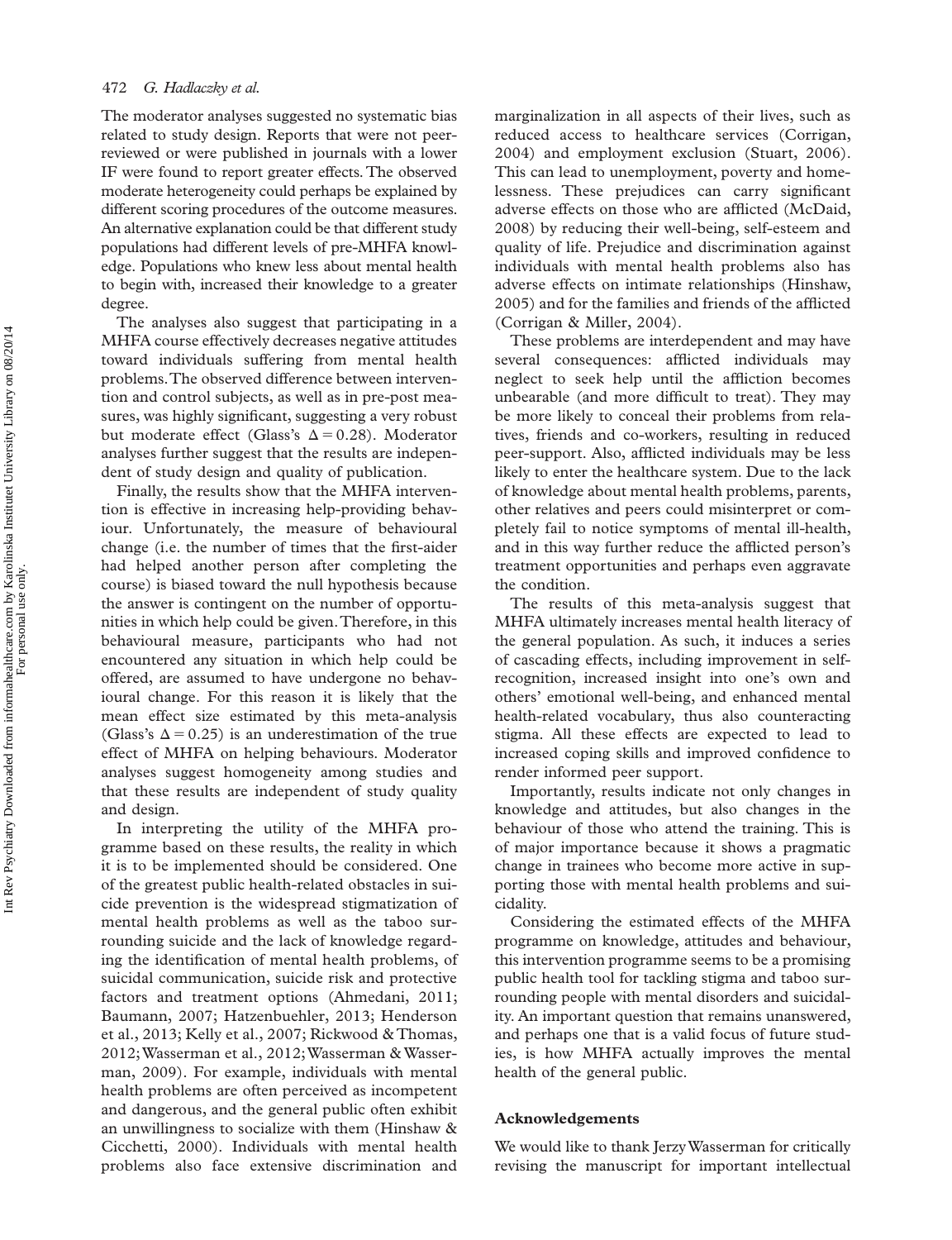content, as well as Maria Anna Di Lucca for statistical consultation.

*Declaration of interest:* The preparation of the manuscript was funded solely through the Swedish National Centre for Suicide Research and Prevention of Mental Ill-Health (NASP) personnel salaries, acquired from Karolinska Institutet (V.C., D.W.), and Stockholm County Council (G.H., S.H., A.M.). Articles included in the analyses were downloaded via the Karolinska Institutet electronic library. The institution of the authors, NASP, also constitutes the scientific and educational basis for MHFA in Sweden. The authors alone are responsible for the content and writing of the paper.

#### **References**

Ahmedani, B. (2011). Mental health stigma: Society, individuals, and the profession. *Journal of Social Work Values and Ethics*, 8, 1-14.

- [B](http://informahealthcare.com/action/showLinks?system=10.1080%2F09540260701278739&isi=000246664400005)aumann, A.E. (2007). Stigmatization, social distance and exclusion because of mental illness: The individual with mental illness as a 'stranger.' *International Review of Psychiatry*, *19*, 131 – 135 .
- [B](http://informahealthcare.com/action/showLinks?crossref=10.1186%2F1748-5908-8-19&isi=000318416200002)eehler, G.P., Funderburk, J.S., Possemato, K. & Vair, C.L. (2013) . Developing a measure of provider adherence to improve the implementation of behavioral health services in primary care: A Delphi study. *Implementation Science*, 8, 19.
- [B](http://informahealthcare.com/action/showLinks?crossref=10.1111%2Fj.1399-5618.2011.00942.x&isi=000297029600011)erk, L., Jorm, A.F., Kelly, C.M., Dodd, S. & Berk, M. (2011). Development of guidelines for caregivers of people with bipolar disorder: A Delphi expert consensus study . *Bipolar Disorders, 13*, 556 – 570.
- [B](http://informahealthcare.com/action/showLinks?crossref=10.2307%2F2785570)ogardus, E.S. (1947). Measurement of personal-group relations. *Sociometry,* 10, 306-311.
- [C](http://informahealthcare.com/action/showLinks?crossref=10.1002%2F1097-0258%2820001130%2919%3A22%3C3127%3A%3AAID-SIM784%3E3.0.CO%3B2-M&isi=000165290100008)hinn, S. (2000). A simple method for converting an odds ratio to effect size for use in meta-analysis . *Statistics in Medicine, 19*, 3127 – 3131.
- [C](http://informahealthcare.com/action/showLinks?crossref=10.1186%2F1472-6963-12-425&isi=000313034900001)lyne, W., White, S. & McLachlan, S. (2012). Developing consensus-based policy solutions for medicines adherence for Europe: A Delphi study. *BMC Health Services Research*, *12*, 425 .
- [C](http://informahealthcare.com/action/showLinks?crossref=10.1186%2F1752-4458-4-4)olucci, E., Kelly, C.M., Minas, H., Jorm, A.F. & Chatterjee, S. (2010a) . Mental Health First Aid guidelines for helping a suicidal person: A Delphi consensus study in India *. International Journal of Mental Health Systems, 4*, 4 .
- [C](http://informahealthcare.com/action/showLinks?crossref=10.1186%2F1752-4458-4-32)olucci, E., Kelly, C.M., Minas, H., Jorm, A.F. & Nadera, D. (2010b). Mental Health First Aid guidelines for helping a suicidal person: A Delphi consensus study in the Philippines . *International Journal of Mental Health Systems, 4*, 32 .
- [C](http://informahealthcare.com/action/showLinks?crossref=10.1186%2F1752-4458-5-12)olucci, E., Kelly, C.M., Minas, H., Jorm, A.F. & Suzuki, Y. (2011). Mental Health First Aid guidelines for helping a suicidal person: A Delphi consensus study in Japan. *International Journal of Mental Health Systems, 5*, 12 .
	- Cooper, H., Hedges, L. & Valentine, J. (2009). *Handbook of Research Synthesis and Meta-Analysis* (2nd ed.) . New York: Russell Sage Foundation.
- $\blacktriangleright$  [C](http://informahealthcare.com/action/showLinks?crossref=10.1037%2F0003-066X.59.7.614&isi=000224284200003)orrigan, P. (2004). How stigma interferes with mental health care. *American Psychologist*, 59, 614-625.
- [C](http://informahealthcare.com/action/showLinks?system=10.1080%2F09638230400017004)orrigan, P.W. & Miller, F.E. (2004). Shame, blame, and contamination: A review of the impact of mental illness stigma on family members. *Journal of Mental Health*, 13, 537-548.
- [C](http://informahealthcare.com/action/showLinks?crossref=10.1037%2F0003-066X.60.2.170&isi=000227289300003)umming, G. & Finch, S. (2005). Inference by eye: Confidence intervals and how to read pictures of data . *American Psycholo*gist, 60, 170-180.
- [D](http://informahealthcare.com/action/showLinks?crossref=10.1176%2Fappi.ps.60.9.1203&isi=000269438700009)umesnil, H. & Verger, P. (2009). Public awareness campaigns about depression and suicide: A review . *Psychiatric Services,*  $60(9)$ , 1203-1213.
- [D](http://informahealthcare.com/action/showLinks?crossref=10.1093%2Fjpepsy%2Fjsp004&isi=000269997800002)urlak, J.A. (2009). How to select, calculate, and interpret effect sizes. *Journal of Pediatric Psychology*, 34, 917-928.
- [F](http://informahealthcare.com/action/showLinks?crossref=10.1371%2Fjournal.pone.0091936&isi=000334103000011)errari, A.J., Norman, R.E., Freedman, G., Baxter, A.J., Pirkis, J.E., Harris, M.G., ... Whiteford, H.A. (2014). The burden attributable to mental and substance use disorders as risk factors for suicide: Findings from the global burden of disease study 2010. *PLOS ONE*, 9(4), e91936.
- [H](http://informahealthcare.com/action/showLinks?crossref=10.1186%2F1471-244X-10-78&isi=000283444500001)art, L.M., Bourchier, S.J., Jorm, A.F., Kanowski, L.G., Kingston, A.H., Stanley, D. & Lubman, D.I. (2010). Development of mental health first aid guidelines for Aboriginal and Torres Strait Islander people experiencing problems with substance use: A Delphi study. *BMC Psychiatry*, 10, 78.
- [H](http://informahealthcare.com/action/showLinks?crossref=10.1186%2F1471-244X-9-47&isi=000269618500001)art, L.M., Jorm, A.F., Kanowski, L.G., Kelly, C.M. & Langlands, R.L. (2009). Mental health first aid for Indigenous Australians: Using Delphi consensus studies to develop guidelines for culturally appropriate responses to mental health problems. *BMC Psychiatry, 9*, 47 .
- [H](http://informahealthcare.com/action/showLinks?crossref=10.2105%2FAJPH.2012.301069&isi=000330949300026)atzenbuehler, M. (2013). Stigma as a fundamental cause of population health inequalities . *American Journal of Public Health, 103*(5), 813-821.
- [H](http://informahealthcare.com/action/showLinks?crossref=10.1111%2Fj.1365-2788.2008.01146.x&isi=000266923600009)emmings, C.P., Underwood, L.A. & Bouras, N. (2009). Services in the community for adults with psychosis and intellectual disabilities: A Delphi consultation of professionals' views. *Journal of Intellectual Disability Research, 53*, 677 – 684 .
- [H](http://informahealthcare.com/action/showLinks?crossref=10.2105%2FAJPH.2012.301056&isi=000330949300021)enderson, C., Evans-Lacko, S. & Thornicroft, G. (2013). Mental illness stigma, help seeking, and public health programs. *American Journal of Public Health, 103*, 777 – 780 .
- [H](http://informahealthcare.com/action/showLinks?crossref=10.1111%2Fj.1469-7610.2005.01456.x&isi=000230006100004)inshaw, S.P. (2005). The stigmatization of mental illness in children and parents: Developmental issues, family concerns, and research needs . *Journal of Child Psychology and Psychiatry, 46*, 714 – 734
- [H](http://informahealthcare.com/action/showLinks?crossref=10.1017%2FS0954579400004028&isi=000166304500002)inshaw, S.P. & Cicchetti, D. (2000). Stigma and mental disorder: Conceptions of illness, public attitudes, personal disclosure, and social policy. *Development and Psychopathology*, 12, 555-598
- [H](http://informahealthcare.com/action/showLinks?system=10.1080%2F10398560902948365)ossain, D., Gorman, D. & Eley, R. (2009). Enhancing the knowledge and skills of Advisory and Extension Agents in mental health issues of farmers. Australasian Psychiatry, 17, S116-120 .
- [J](http://informahealthcare.com/action/showLinks?crossref=10.1186%2F1471-244X-4-33&isi=000208280100033)orm, A.F., Kitchener, K.A., O'Kearney, R. & Dear, K.B.G. (2004). Mental health first aid training of the public in a rural area: A cluster randomized trial [ISRCTN53887541] . *BMC Psychiatry, 4*, 33 .
- [J](http://informahealthcare.com/action/showLinks?crossref=10.1186%2F1471-244X-10-51&isi=000280843000001)orm, A.F., Kitchener, K.A., Sawyer, M.G., Scales, H. & Cvetkovski, S. (2010). Mental health first aid training for high school teachers: A cluster randomized trial . *BMC Psychiatry, 10*, 51 .
- [J](http://informahealthcare.com/action/showLinks?crossref=10.1186%2F1752-4458-2-2)orm, A.F., Minas, H., Langlands, R.L. & Kelly, C.M. (2008). First aid guidelines for psychosis in Asian countries: A Delphi consensus study. *International Journal of Mental Health Systems*, 2, 2.
- [K](http://informahealthcare.com/action/showLinks?isi=000251241000007)elly, C., Jorm, A. & Wright, A. (2007). Improving mental health literacy as a strategy to facilitate early intervention for mental disorders. *Medical Journal of Australia*, 187(Suppl.7), S26-30.
- [K](http://informahealthcare.com/action/showLinks?crossref=10.1186%2F1471-244X-9-49&isi=000269618800001)elly, C.M., Jorm, A.F. & Kitchener, B.A. (2009). Development of mental health first aid guidelines for panic attacks: A Delphi study. *BMC Psychiatry*, 9, 49.
- [K](http://informahealthcare.com/action/showLinks?crossref=10.1186%2F1471-244X-10-49&isi=000279967000001)elly, C.M., Jorm, A.F. & Kitchener, B.A. (2010). Development of mental health first aid guidelines on how a member of the public can support a person affected by a traumatic event: A Delphi study. *BMC Psychiatry*, 10, 49.
- [K](http://informahealthcare.com/action/showLinks?crossref=10.1186%2F1471-244X-8-62&isi=000258793800001)elly, C.M., Jorm, A.F., Kitchener, B.A. & Langlands, R.L. (2008a). Development of mental health first aid guidelines for deliberate non-suicidal self-injury: A Delphi study. *BMC Psychiatry, 8*, 62 .
- [K](http://informahealthcare.com/action/showLinks?crossref=10.1186%2F1471-244X-8-17&isi=000255174000001)elly, C.M., Jorm, A.F., Kitchener, B.A. & Langlands, R.L. (2008b). Development of mental health first aid guidelines for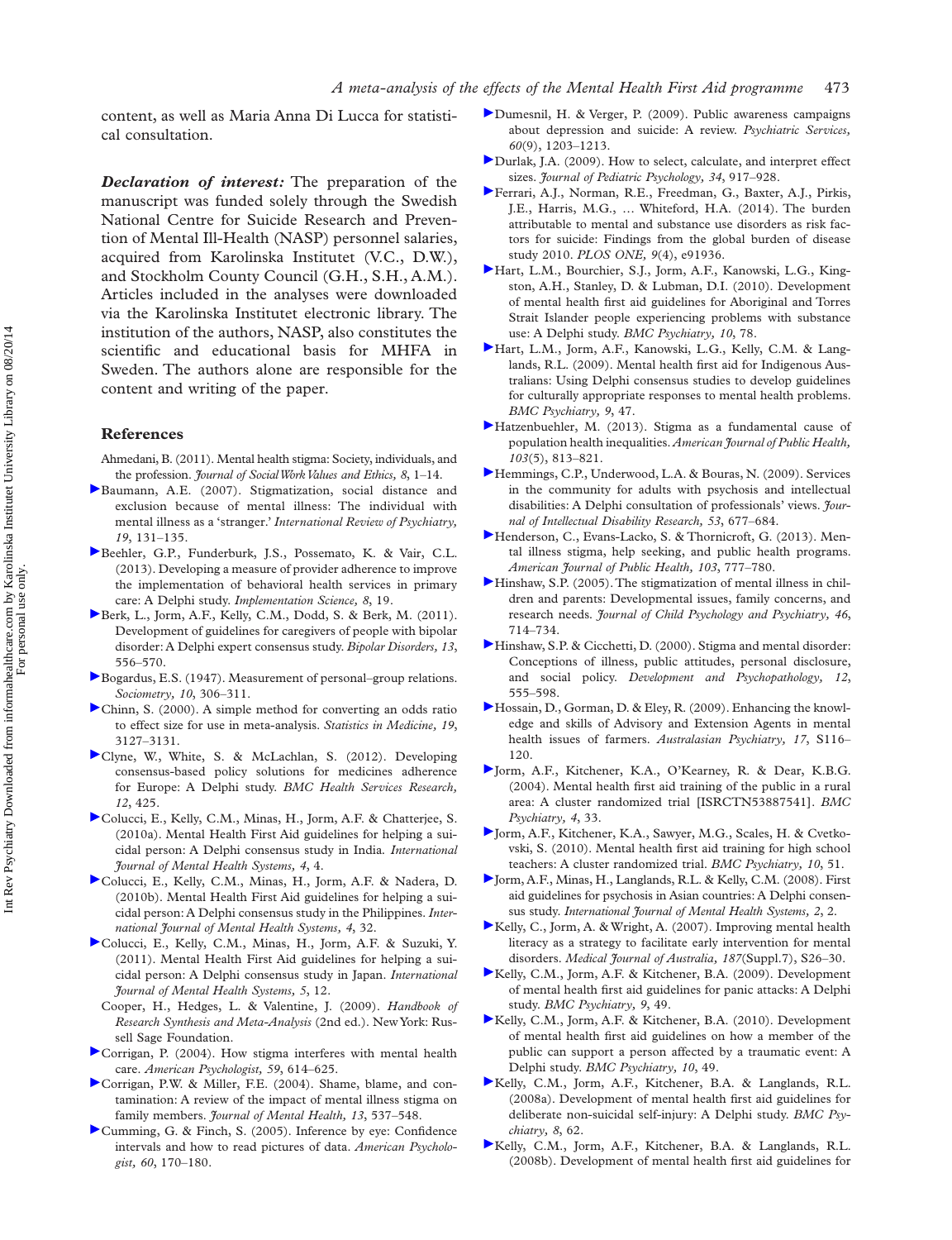suicidal ideation and behaviour: A Delphi study. *BMC Psychiatry, 8*, 17 .

- [K](http://informahealthcare.com/action/showLinks?crossref=10.1186%2F1752-4458-5-4)elly, C.M., Mithen, J.M., Fischer, J.A., Kitchener, B.A., Jorm, A.F., Lowe, A. & Scanlan, C. (2011). Youth mental health first aid: A description of the program and an initial evaluation. *International Journal of Mental Health Systems, 5*, 4 .
- [K](http://informahealthcare.com/action/showLinks?crossref=10.1186%2F1471-244X-9-79&isi=000273143300001)ingston, A.H., Jorm, A.F., Kitchener, B.A, Hides, L., Kelly, C.M., Morgan, A.J., ... Lubman, D.I. (2009). Helping someone with problem drinking: Mental health first aid guidelines  $- A$ Delphi expert consensus study . *BMC Psychiatry, 9*, 79 .
- [K](http://informahealthcare.com/action/showLinks?crossref=10.1186%2F1471-244X-11-3&isi=000286219500001)ingston, A.H., Morgan, A.J., Jorm, A.F., Hall, K., Hart, L.M., Kelly, C.M. & Lubman, D.I. (2011). Helping someone with problem drug use: A Delphi consensus study of consumers, carers, and clinicians . *BMC Psychiatry, 11*, 3 .
- [K](http://informahealthcare.com/action/showLinks?crossref=10.1186%2F1471-244X-2-10&isi=000208279900010)itchener, B.A. & Jorm, A.F. (2002). Mental health first aid training for the public: Evaluation of effects on knowledge, attitudes and helping behavior . *BMC Psychiatry, 2*, 10 .
- [K](http://informahealthcare.com/action/showLinks?crossref=10.1186%2F1471-244X-4-23&isi=000208280100023)itchener, B.A. & Jorm, A.F. (2004). Mental health first aid training in a workplace setting: A randomized controlled trial [ISRCTN13249129] . *BMC Psychiatry, 4*, 23 .
- [K](http://informahealthcare.com/action/showLinks?system=10.1080%2Fj.1440-1614.2006.01735.x&isi=000233777500003)itchener, B.A. & Jorm, A.F. (2006). Mental health first aid training: Review of evaluation studies . *Australian and New Zealand Journal of Psychiatry, 40, 6-8.*
- [K](http://informahealthcare.com/action/showLinks?crossref=10.1111%2Fj.1751-7893.2007.00056.x&isi=000266340900010)itchener, B.A. & Jorm, A.F. (2008). Mental Health First Aid: An international programme for early intervention . *Early Intervention in Psychiatry*, 2, 55-61.
- [L](http://informahealthcare.com/action/showLinks?crossref=10.1186%2F1752-4458-4-18)am, A.Y.K., Jorm, A.F. & Wong, D.F.K. (2010). Mental health first aid training for the Chinese community in Melbourne, Australia: Effects on knowledge about and attitudes toward people with mental illness . *International Journal of Mental Health Systems, 4*, 18 .
- [L](http://informahealthcare.com/action/showLinks?crossref=10.1016%2Fj.jad.2007.05.004&isi=000252905200017)anglands, R.L., Jorm, A.F., Kelly, C.M. & Kitchener, B.A. (2008a). First aid for depression: A Delphi consensus study with consumers, carers and clinicians . *Journal of Affective Disorders, 105*, 157 – 165 .
- [L](http://informahealthcare.com/action/showLinks?crossref=10.1093%2Fschbul%2Fsbm099&isi=000255156500007)anglands, R.L., Jorm, A.F., Kelly, C.M. & Kitchener, B.A. (2008b) . First aid recommendations for psychosis: Using the Delphi method to gain consensus between mental health consumers, carers, and clinicians . *Schizophrenia Bulletin, 34*, 435 – 443 .
- Massey, J., Brooks, M., Burrow, J. & Sutherland, C. (2010). Increasing mental health literacy among student affairs staff : Assessing 'Mental Health First Aid'. Retrieved from http://www.mental healthfirstaid.ca/EN/about/Documents/Increasing% 20Mental%20Health%20Literacy%20among%20Student% 20Affairs%20Staff,%20Assessing%20Mental%20Health%20 First%20Aid,%20Queens%20University.pdf
- McDaid, D. (2008). Countering the stigmatisation and discrimination of people with mental health problems in Europe. European Commission. Retrieved from http://sid.usal.es/idocs/F8/ FDO23165/estigma\_enfer\_mental.pdf
- [M](http://informahealthcare.com/action/showLinks?crossref=10.1186%2F1472-6947-12-105&isi=000310150200001)cGinn, C.A., Gagnon, M.-P., Shaw, N., Sicotte, C., Mathieu, L., Leduc, Y., ... Légaré, F. (2012). Users' perspectives of key factors to implementing electronic health records in Canada: A Delphi study. *BMC Medical Informatics and Decision Making*, *12*, 105.
- [M](http://informahealthcare.com/action/showLinks?crossref=10.1111%2Fj.1469-8749.2009.03358.x&isi=000274307500015)cIntyre, S., Novak, I. & Cusick, A. (2010). Consensus research priorities for cerebral palsy: A Delphi survey of consumers, researchers, and clinicians . *Developmental Medicine and Child Neurology, 52*, 270 – 275 .
- [M](http://informahealthcare.com/action/showLinks?crossref=10.1186%2F1752-4458-3-19)inas, H., Colucci, E. & Jorm, A.F. (2009). Evaluation of mental health first aid training with members of the Vietnamese community in Melbourne, Australia . *International Journal of Mental Health Systems, 3*, 19 .
- [M](http://informahealthcare.com/action/showLinks?crossref=10.1111%2Fj.1447-0349.2012.00844.x&isi=000313751700011)orawska, A., Fletcher, R., Pope, S., Heathwood, E., Anderson, E. & McAuliffe, C. (2013). Evaluation of mental health first aid training in a diverse community setting . *International Journal of Mental Health Nursing, 22, 85-92.*
- [M](http://informahealthcare.com/action/showLinks?crossref=10.1016%2Fj.jad.2008.08.004&isi=000265319900024)organ, A.J. & Jorm, A.F.  $(2009)$ . Self-help strategies that are helpful for sub-threshold depression: A Delphi consensus study. *Journal of Affective Disorders, 115*, 196 – 200 .
- [N](http://informahealthcare.com/action/showLinks?crossref=10.1371%2Fjournal.pone.0051792&isi=000312794500047)order, G., Roelen, C.A.M., van Rhenen, W., Buitenhuis, J., Bültmann, U. & Anema, J.R. (2012). Predictors of recurrent sickness absence due to depressive disorders –A Delphi approach involving scientists and physicians. *PLOS ONE*, 7(12), e51792 .
- [R](http://informahealthcare.com/action/showLinks?crossref=10.1186%2F1471-244X-12-135&isi=000314297000001)eavley, N.J., Ross, A., Killackey, E.J. & Jorm, A.F. (2012). Development of guidelines to assist organisations to support employees returning to work after an episode of anxiety, depression or a related disorder: A Delphi consensus study with Australian professionals and consumers . *BMC Psychiatry, 12*, 135 .
- [R](http://informahealthcare.com/action/showLinks?crossref=10.7717%2Fpeerj.43)eavley, N.J., Ross, A.M., Killackey, E. & Jorm, A.F. (2013). Development of guidelines for tertiary education institutions to assist them in supporting students with a mental illness: A Delphi consensus study with Australian professionals and consumers. *Peerf*, 1, e43.
- [R](http://informahealthcare.com/action/showLinks?crossref=10.2147%2FPRBM.S38707)ickwood, D. & Thomas, K. (2012). Conceptual measurement framework for help-seeking for mental health problems. Psy*chology Research and Behavior Management, 5*, 173 – 183 .
- [P](http://informahealthcare.com/action/showLinks?crossref=10.1186%2F1752-4458-4-10)ierce, D., Liaw, S.-T., Dobell, J. & Anderson, R. (2010). Australian rural football club leaders as mental health advocates: An investigation of the impact of the Coach the Coach project. *International Journal of Mental Health Systems, 4*, 10 .
- [R](http://informahealthcare.com/action/showLinks?crossref=10.1111%2Fj.1751-7893.2011.00331.x&isi=000306647100002)oss, A.M., Hart, L.M., Jorm, A.F., Kelly, C.M. & Kitchener, B.A. (2012) . Development of key messages for adolescents on providing basic mental health first aid to peers: A Delphi consensus study. *Early Intervention in Psychiatry*, 6, 229-238.
- [R](http://informahealthcare.com/action/showLinks?crossref=10.1186%2F1471-2458-11-13&isi=000286338600002)yan, S.M., Jorm, A.F., Kelly, C.M., Hart, L.M., Morgan, A.J. & Lubman, D.I. (2011). Parenting strategies for reducing adolescent alcohol use: A Delphi consensus study . *BMC Public Health, 11*, 13 .
- [S](http://informahealthcare.com/action/showLinks?crossref=10.1111%2Fj.1440-1584.2008.01005.x&isi=000259145700011)artore, G.-M., Kelly, B., Stain, H. J., Fuller, J., Fragar, L. & Tonna, A. (2008). Improving mental health capacity in rural communities: Mental health first aid delivery in droughtaffected rural New South Wales . *Australian Journal of Rural*  Health, 16, 313-318.
	- Schwarzer, R. (1989). Meta: Meta-analysis Programs, Version 5.3. Raleigh, NC: National Collegiate Software Clearinghouse .
- [S](http://informahealthcare.com/action/showLinks?crossref=10.1097%2F01.yco.0000238482.27270.5d&isi=000240306500013)tuart, H. (2006). Mental illness and employment discrimination. *Current Opinion in Psychiatry, 19, 522-526.*
- Svensson, B., Stjernswärd, S. & Hansson, L. (2013a). UTBILDN-ING I FÖRSTA HJÄLPEN VID PSYKISK OHÄLSA. En effektstudie i två län. [Mental Health First Aid education. An evaluation study in two counties] . Socialstyrelsen. Retrieved from http://www.socialstyrelsen.se/nyheter/2013februari/Documents/ Utbildning-i-forsta-hjalpen-vid-psykisk-ohalsa.pdf. Pg. 15-17
- Svensson, B., Stjernswärd, S. & Hansson, L. (2013b). UTBILDN-ING I FÖRSTA HJÄLPEN VID PSYKISK OHÄLSA. En effektstudie i två län. [Mental Health First Aid education. An evaluation study in two counties] . Socialstyrelsen. Retrieved from http://www.socialstyrelsen.se/nyheter/2013februari/Documents/ Utbildning-i-forsta-hjalpen-vid-psykisk-ohalsa.pdf. Pg. 17-19
- [W](http://informahealthcare.com/action/showLinks?crossref=10.1016%2FS0140-6736%2807%2961414-7&isi=000249733300029)ang, P.S., Aguilar-Gaxiola, S., Alonso, J., Angermeyer, M.C., Borges, G., Bromet, E.J., ... Wells, J.E. (2007). Worldwide use of mental health services for anxiety, mood, and substance disorders: Results from 17 countries in the WHO World Mental Health (WMH) Surveys. Lancet, 370(9590),  $841 - 850$
- [W](http://informahealthcare.com/action/showLinks?crossref=10.1001%2Farchpsyc.62.6.603&isi=000229628400004)ang, P.S., Berglund, P., Olfson, M., Pincus, H.A., Wells, K.B. & Kessler, R.C. (2005). Failure and delay in initial treatment contact after first onset of mental disorders in the National Comorbidity Survey Replication . *Archives of General Psychia*try, 62, 603-613.
- [W](http://informahealthcare.com/action/showLinks?crossref=10.1016%2Fj.eurpsy.2011.06.003&isi=000300397000006)asserman, D., Rihmer, Z., Rujescu, D., Sarchiapone, M., Sokolowski, M., Titelman, D., ... European Psychiatric Association . (2012) . The European Psychiatric Association (EPA)